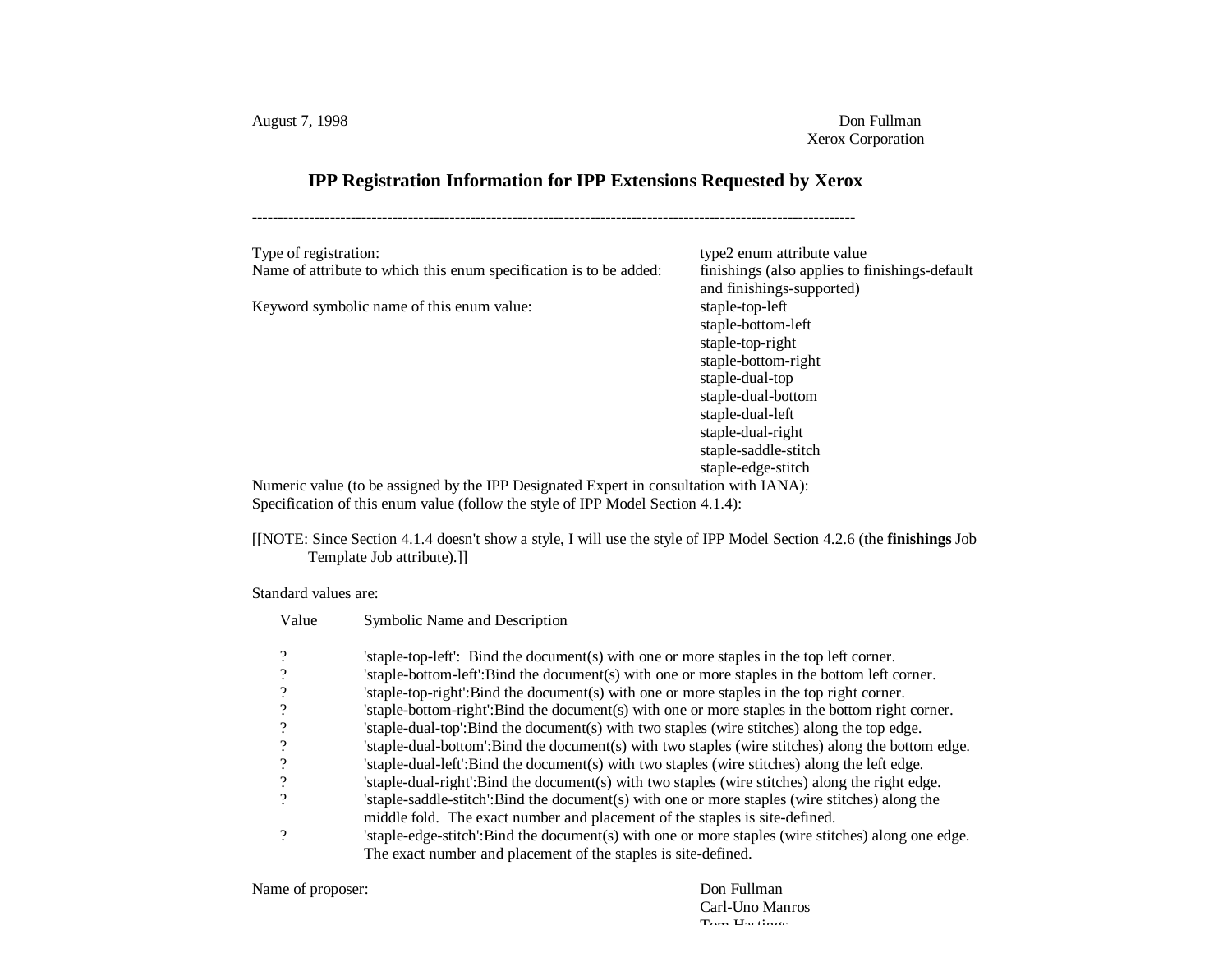| Type of registration:                                                  | attribute    |
|------------------------------------------------------------------------|--------------|
| Proposed keyword name of this attribute:                               | output-bin   |
| Types of attribute:                                                    | Job Template |
| Operations to be used with if the attribute is an operation attribute: | n/a          |
| Object (Job, Printer, etc. if bound to an object):                     | Job          |
| Attribute syntax(es) (include 1setOf and range as in Section 4.2):     | keyword      |
| If attribute syntax is 'keyword' or 'enum', is it type2 or type3:      | type 3       |

Specification of this attribute (follow the style of IPP Model Section 4.2):

This attribute identifies the printer output bin to which the job is delivered.

Standard values are:

| 'top':       | The output-bin which, when facing the printer, is best identified as the "top" bin with respect to                     |
|--------------|------------------------------------------------------------------------------------------------------------------------|
|              | the printer and the other output bins supported by the printer.                                                        |
| 'middle'     | The output-bin which, when facing the printer, is best identified as the "middle" bin with respect                     |
|              | to the printer and the other output bins supported by the printer.                                                     |
| 'bottom'     | The output-bin which, when facing the printer, is best identified as the "bottom" bin with respect                     |
|              | to the printer and the other output bins supported by the printer.                                                     |
| 'side'       | The output-bin which, when facing the printer, is best identified as the "side" bin with respect to                    |
|              | the printer and the other output bins supported by the printer.                                                        |
| 'left'       | The output-bin which, when facing the printer, is best identified as the "left" bin with respect to                    |
|              | the printer and the other output bins supported by the printer.                                                        |
| 'right'      | The output-bin which, when facing the printer, is best identified as the "right" bin with respect to                   |
|              | the printer and the other output bins supported by the printer.                                                        |
| 'center'     | The output-bin which, when facing the printer, is best identified as the "center" bin with respect to                  |
|              | the printer and the other output bins supported by the printer.                                                        |
| 'rear':      | The output-bin which, when facing the printer, is best identified as the "rear" bin with respect to                    |
|              | the printer and the other output bins supported by the printer.                                                        |
| 'face-up'    | An output-bin in which sheets shall be placed face up in the bin. If the document is printed two-                      |
|              | sided, the front-side is face-up.                                                                                      |
| 'face-down'  | An output-bin in which sheets shall be placed face down in the bin. If the document is printed                         |
|              | two-sided, the front-side is face-down.                                                                                |
| 'large'      | The output-bin with the largest capacity (in terms of number of sheets).                                               |
| 'private'    | The output-bin which is identified with the requesting-user-name.                                                      |
| 'collator'   | The collating device, in which individual document copies are placed in sequential slots. This                         |
|              | device is sometimes called a sorter.                                                                                   |
| 'stacker-1': | The stacking device which is identified as stacker #1. The correspondence between the 'stacker-1'                      |
|              | keyword and the actual stacker in the printer is printer-dependent.                                                    |
| 'stacker-2': | The stacking device which is identified as stacker #2. The correspondence between the 'stacker-2'                      |
|              | keyword and the actual stacker in the printer is printer-dependent.                                                    |
| 'stacker-3': | The stacking device which is identified as stacker #3. The correspondence between the 'stacker-3'                      |
|              | keyword and the actual stacker in the printer is printer-dependent.                                                    |
|              | 'mailbox- $N'$ , for $N=1$ to 20:<br>The output-bin or slot of a collating device (sometimes called a sorter) which is |
|              | identified as mailbox $\#N$ . The correspondence between the 'mailbox-N' keyword and the actual                        |